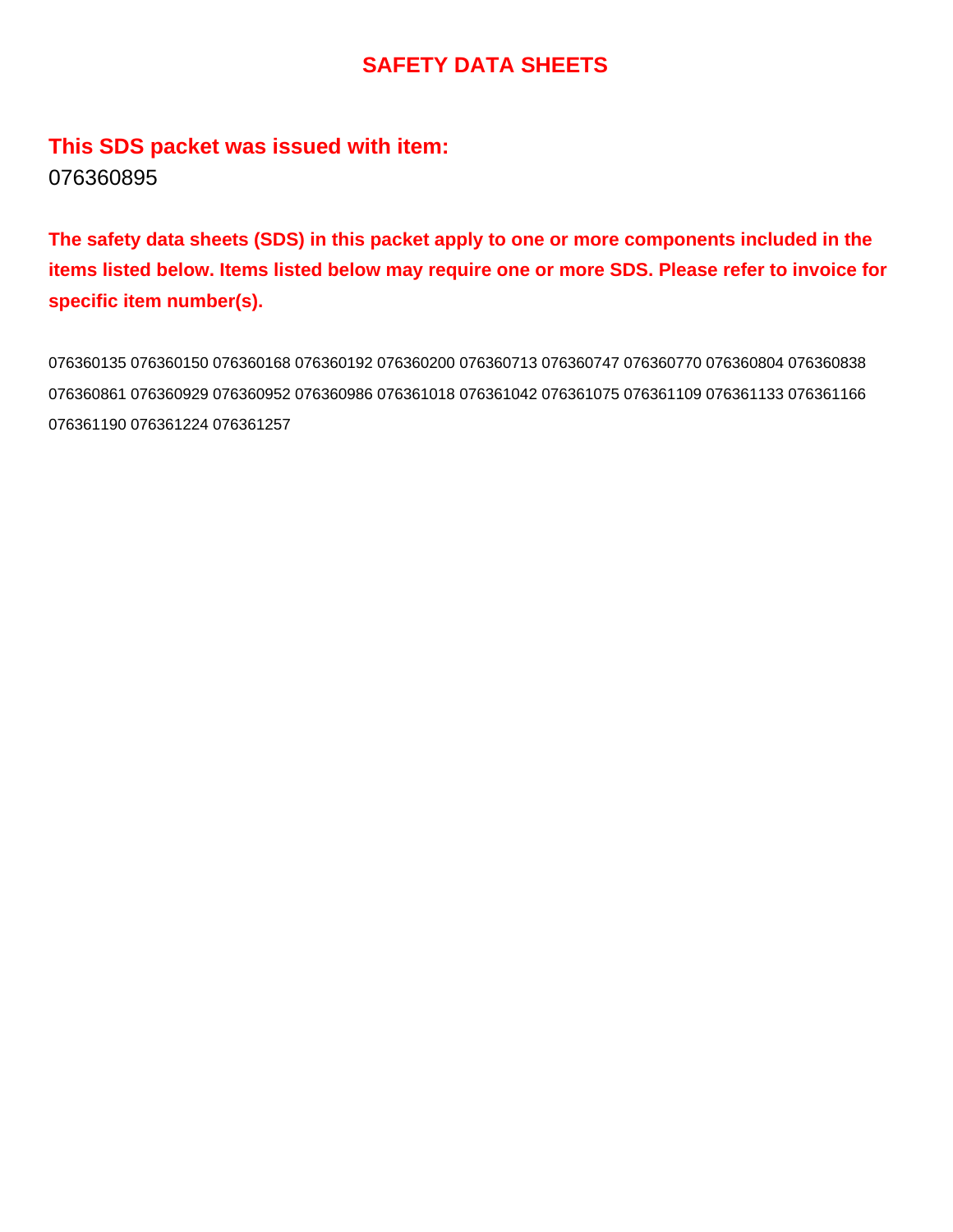|                                                     | SDS_SILICONE POINTS, Brownie, Greenie, Super<br>SAFETY DATA<br><b>SHEET</b>             |
|-----------------------------------------------------|-----------------------------------------------------------------------------------------|
|                                                     | 1.Identification of the substance or mixture and of the supplier                        |
| 1.1 Product Name:                                   |                                                                                         |
|                                                     | Brownie, Greenie, Supergreenie (points, cups, wheels & floppie disks)/                  |
|                                                     | Silicone (points, wheels, sticks & cups) M-type/ Silicone (points, wheels, sticks) Hard |
| 1.2 Company / Undertaking identification            |                                                                                         |
|                                                     | Manufacturer's Name: SHOFU INC.                                                         |
|                                                     | Address: 11 Kamitakamatsu-cho, Fukuine, Higashiyama-ku, Kyoto 605-0983 ,JAPAN           |
| Phone: $+81-75-561-1112$                            |                                                                                         |
| Fax: +81-75-561-2273                                |                                                                                         |
|                                                     | Section in Charge: Quality Assurance Section                                            |
| Date Prepared:                                      | 2014.9.30                                                                               |
| 1.3 Emergency Telephone Number<br>$+81-75-561-1112$ |                                                                                         |
| 2. Hazardous identification                         |                                                                                         |
| <b>GHS CLASSIFICATION</b>                           |                                                                                         |
| It is not possible to classify it.                  |                                                                                         |
| <b>LABEL ELEMENTS</b>                               |                                                                                         |
| SYMBOL                                              |                                                                                         |
| <b>SIGNAL WORD</b>                                  |                                                                                         |
| <b>HAZARD STATEMENTS</b>                            |                                                                                         |
|                                                     |                                                                                         |
| PRECAUTIONARY STATEMENTS                            |                                                                                         |
|                                                     | [Prevention]                                                                            |
|                                                     | Do not handle until all safety precautions have been read and understood.               |
|                                                     | [Response]                                                                              |
|                                                     | If you feel un-well, get medical advice/attention.                                      |
|                                                     | [Storage]                                                                               |
|                                                     | Store in a dry place. Take measures to avoid mechanical and chemical                    |
|                                                     | damage.                                                                                 |
|                                                     | [Disposal]                                                                              |

Dispose of contents and container in accordance with regulation.

| 3. Composition/information on ingredients |                       |  |
|-------------------------------------------|-----------------------|--|
| Working part:                             | Synthetic rubber      |  |
|                                           | Abrasive grain (SiC)  |  |
|                                           | Magnesium oxide (MgO) |  |
|                                           | Others                |  |
| Shank part:                               | Stainless steel shank |  |
|                                           |                       |  |

No hazardous material is present in this grinding stone.

#### 4.First-aid measures

|                       | 4.1 Eye contact: Wash immediately plenty of water and seek medical advice, since the grinding dust |
|-----------------------|----------------------------------------------------------------------------------------------------|
|                       | cause scratched harm to the cornea if contact.                                                     |
| 4.2 Skin contact: N/A |                                                                                                    |
| 4.3 Ingestion :       | N/A                                                                                                |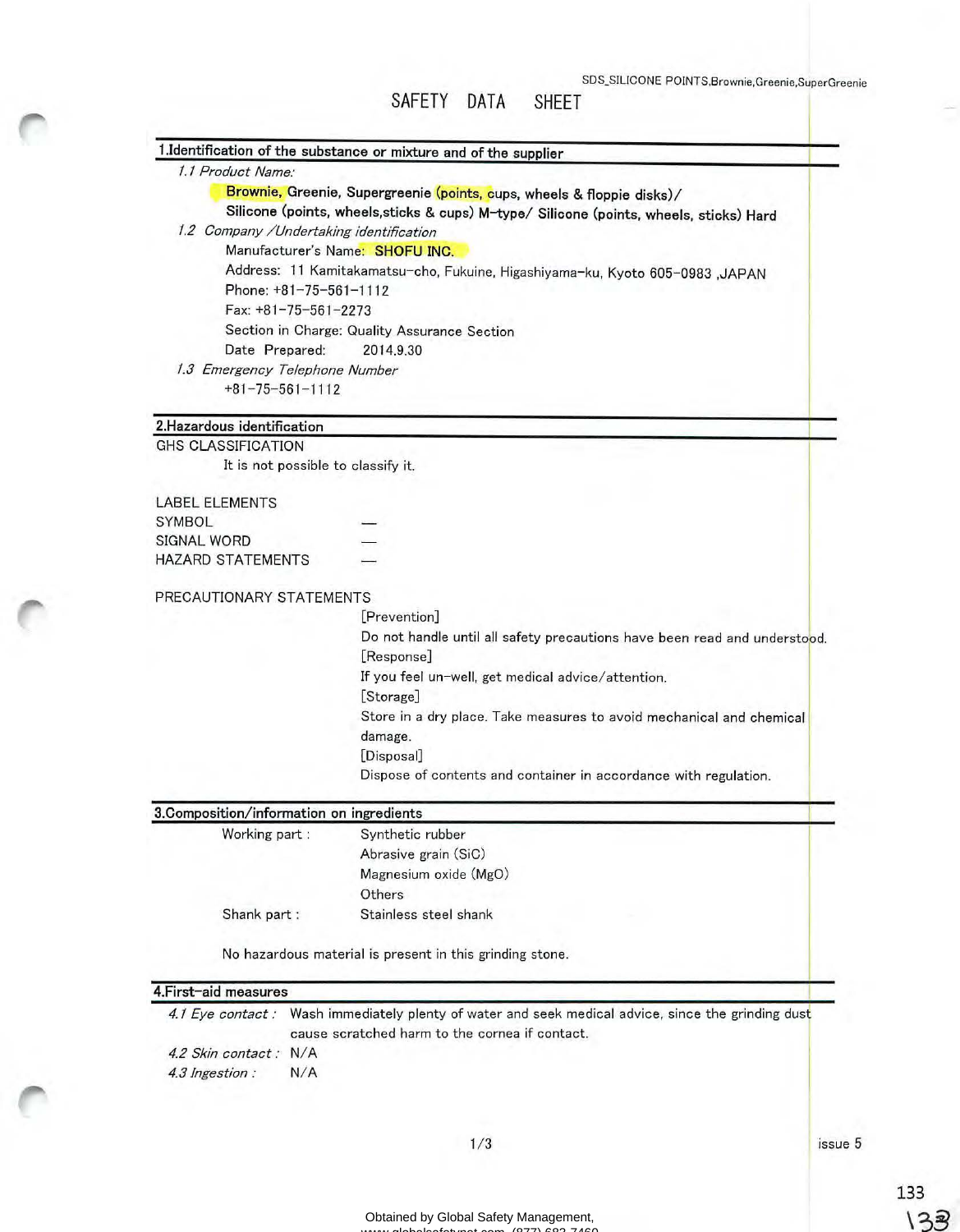4.4 *Inhalation:* Remove from exposure .(if inhaled the dust from grinding)

| 5.Fire-fighting measures                    |                                                        |  |  |
|---------------------------------------------|--------------------------------------------------------|--|--|
| 5.1 Suitable Extinguishing Media:           | CO <sub>2</sub> , Dry chemical, Foam                   |  |  |
| 5.2 Extinguishing Media Should not be used: | N/A                                                    |  |  |
| 5.3 Special Exposure Hazards Arising:       | In the case of fire, irritation gas and fume may emit, |  |  |
| 5.4 Special Protective Equipment:           | Wear fire protective cloth, safety goggles and dust    |  |  |
|                                             | mask.                                                  |  |  |

#### 6.Accidental release measures

*6.* I *Personal Precautions: 6.2 Methods for Cleaning Up:* 

Pick up and collect in a suitable container.

#### 7.Handling and storage

7.1 *Handling*: Use in accordance with instruction Regarding rotating speed. *7.2 Storage:* Store in a dry place. Take measures to avoid mechanical and chemical damage.

N/A

#### 8.Exposure controls/personal protection

| 8.1 Exposure limits:                                              | Chemical name               | CAS No. | ACGIH TLV |
|-------------------------------------------------------------------|-----------------------------|---------|-----------|
|                                                                   | N/A                         |         |           |
| 8.2 Respiratory Protection: Dust respirator and/or local exhaust. |                             |         |           |
| 8.3 Hand Protection:                                              | N/A                         |         |           |
| 8.4 Eye Protection:                                               | Safety goggles              |         |           |
| 8.5 Skin Protection:                                              | General protective clothing |         |           |

#### 9.Physical and chemical properties

| Brown, green or black colored rubber bonded grinding and |
|----------------------------------------------------------|
| polishing stone.                                         |
| N/D                                                      |
| N/D                                                      |
| N/D                                                      |
| N/D                                                      |
| N/D                                                      |
| N/D                                                      |
| N/D                                                      |
| N/D                                                      |
| Non-soluble                                              |
|                                                          |

#### 10.Stability and reactivity

Stable in a normal temperature.

I *0.* I *Condition to Avoid·*  I *0.2 Materials to A void'*  Avoid direct sunlight and high temperature. N/A I *0.3 Hazardous Decomposition Products:* 

Will not occur

#### 11.Toxicological infonnation

No information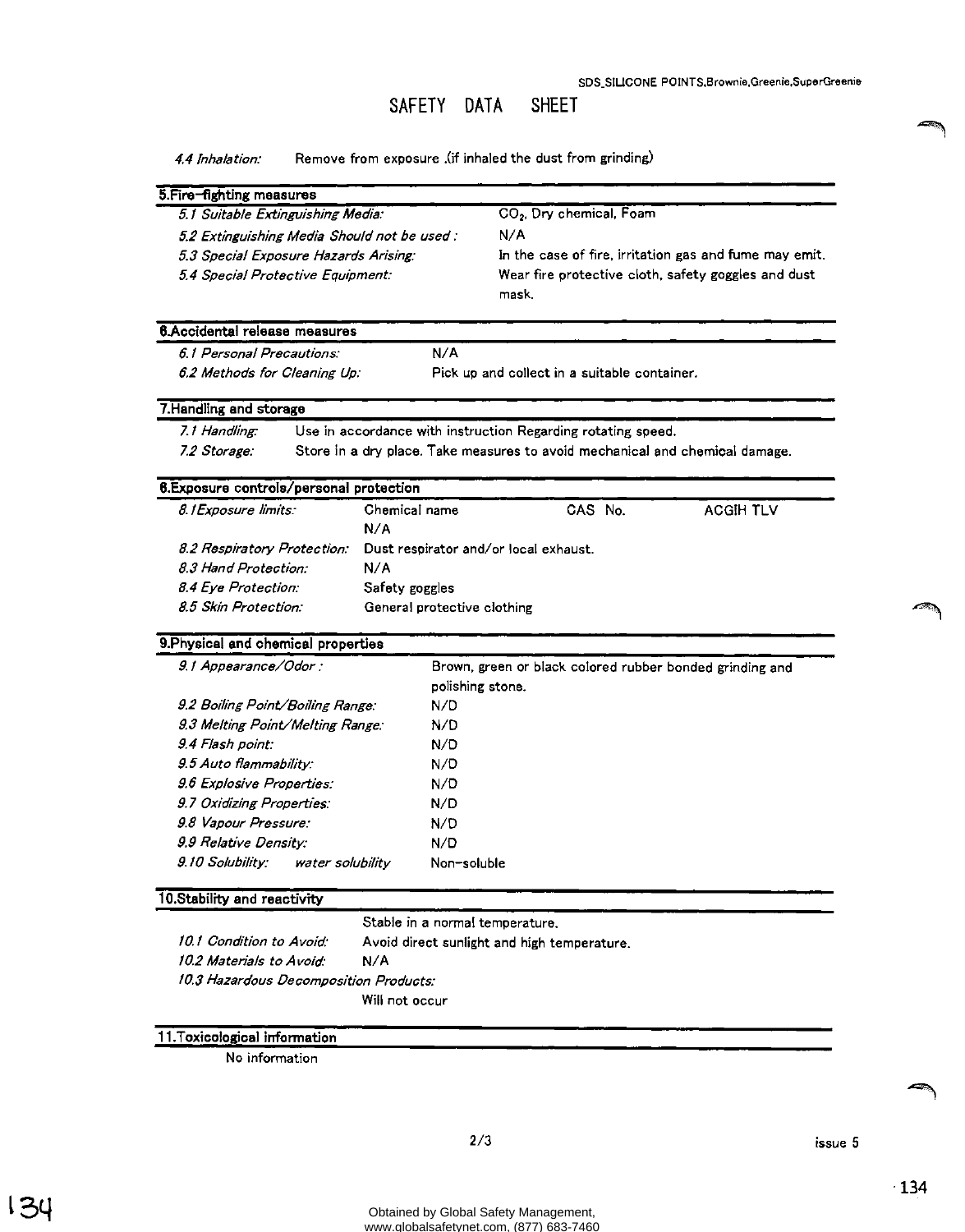#### **12.Ecological infonnation**

No information

#### **13.Disposal considerations**

Dispose of contents/container to in accordance with local/regional/national/international regulations (to be specified).

#### **14. Transport infonnation**

Airline restriction information ; It doesn't correspond. UN No. : It doesn't correspond. Sea restriction information ; It doesn't correspond. UN No. ; It doesn't correspond.

#### **15.Regulatory infonnation**

Follow all regulations in your country.

#### **16.0ther information**

This product is intended for use by dental professionals. (instrument/material)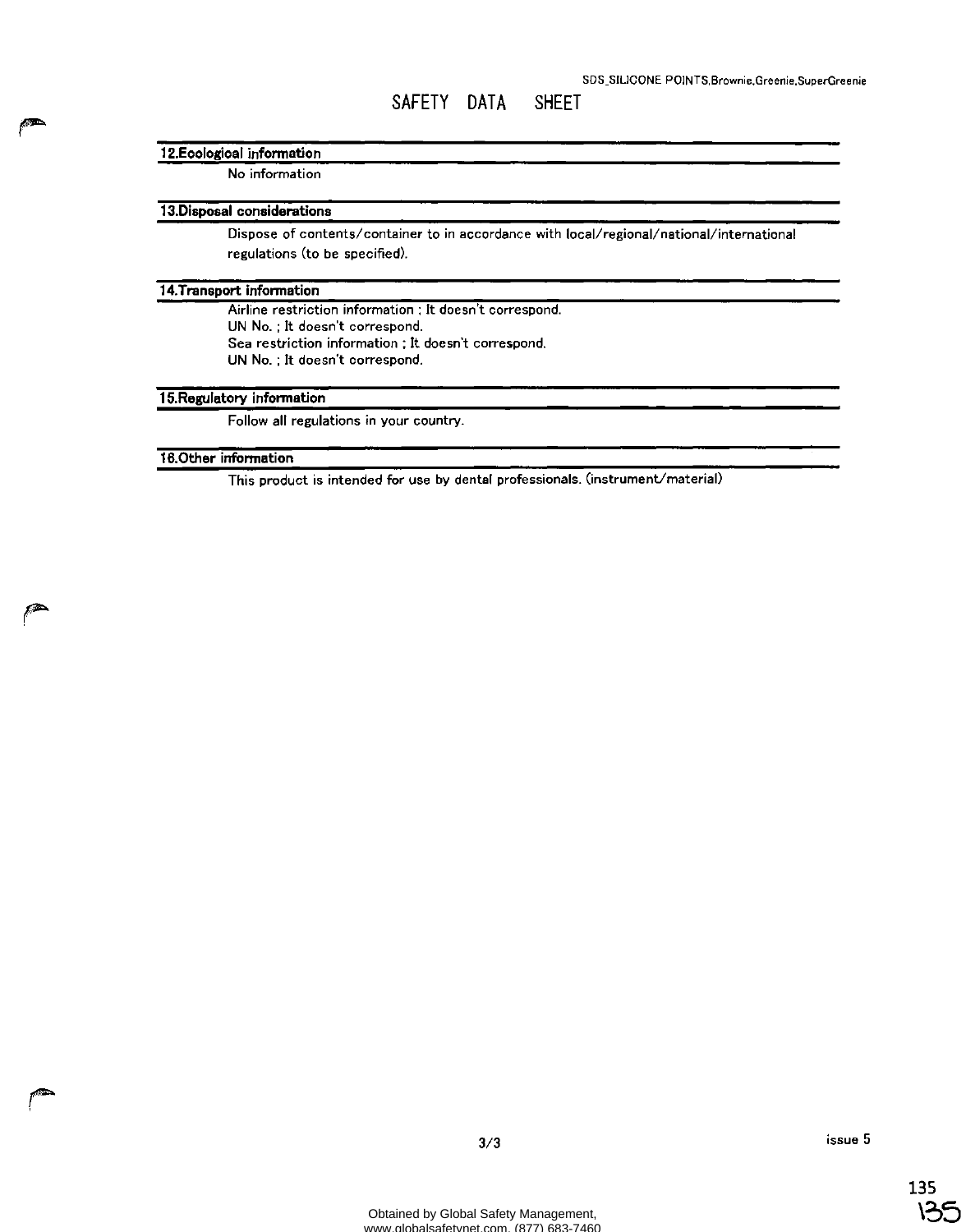

|                   | SECTION 1. Identification of the substance or mixture and of the supplier                 |  |
|-------------------|-------------------------------------------------------------------------------------------|--|
| 1.1               | Product identifier                                                                        |  |
|                   | Trade Name:                                                                               |  |
|                   | Brownie, Greenie, Supergreenie (points, cups, wheels & floppie disks)/                    |  |
|                   | Silicone (points, wheels, sticks & cups) M-type/                                          |  |
|                   | Silicone (points, wheels, sticks) Hard/ Hardie                                            |  |
| 1.2               | Relevant identified uses of the substance or mixture and uses advised against             |  |
|                   | Relevant identified uses: Dental material                                                 |  |
|                   | Uses advised against: No further data                                                     |  |
| 1.3               | Details of the supplier of the safety date sheet                                          |  |
|                   | Company/Undertaking identification                                                        |  |
|                   | Manufacturer's Name: SHOFU INC.                                                           |  |
|                   | Address: 11 Kamitakamatsu-cho, Fukuine, Higashiyama-ku, Kyoto 605-0983, JAPAN             |  |
|                   | Phone: +81-75-561-1112                                                                    |  |
|                   | Fax: +81-75-275-4795                                                                      |  |
|                   | Section in Charge: Quality Assurance Section                                              |  |
| 1.4               | <b>Emergency Telephone Number</b>                                                         |  |
|                   | +81-75-561-1112                                                                           |  |
|                   |                                                                                           |  |
|                   | <b>SECTION 2. Hazards identification</b>                                                  |  |
| 2.1               | <b>GHS Classification</b>                                                                 |  |
|                   | It is not possible to classify it.                                                        |  |
|                   |                                                                                           |  |
| 2.2               | Label elements                                                                            |  |
|                   | <b>SYMBOL</b><br>Void                                                                     |  |
|                   | SIGNAL WORD Void                                                                          |  |
|                   | <b>HAZARD STATEMENTS</b>                                                                  |  |
|                   | Void                                                                                      |  |
|                   | PRECAUTIONARY STATEMENTS                                                                  |  |
|                   | [Prevention]<br>Do not handle until all safety precautions have been read and understood. |  |
|                   | [Response]                                                                                |  |
|                   | Get medical advice/attention if you feel unwell.                                          |  |
|                   | [Storage]                                                                                 |  |
|                   | Store under normal dry conditions.                                                        |  |
|                   | [Disposal]                                                                                |  |
|                   | Dispose of contents and container in accordance with regulation.                          |  |
|                   |                                                                                           |  |
| 2.3               | Other hazards                                                                             |  |
|                   | Results of PBT and vPvB assessment                                                        |  |
|                   | PBT:<br>Not applicable.                                                                   |  |
|                   | Not applicable.<br>vPvB:                                                                  |  |
|                   |                                                                                           |  |
| <b>SECTION 3.</b> | <b>Composition/information on ingredients</b>                                             |  |
| 3.1               | <b>Chemical characterization: Mixtures</b>                                                |  |
|                   |                                                                                           |  |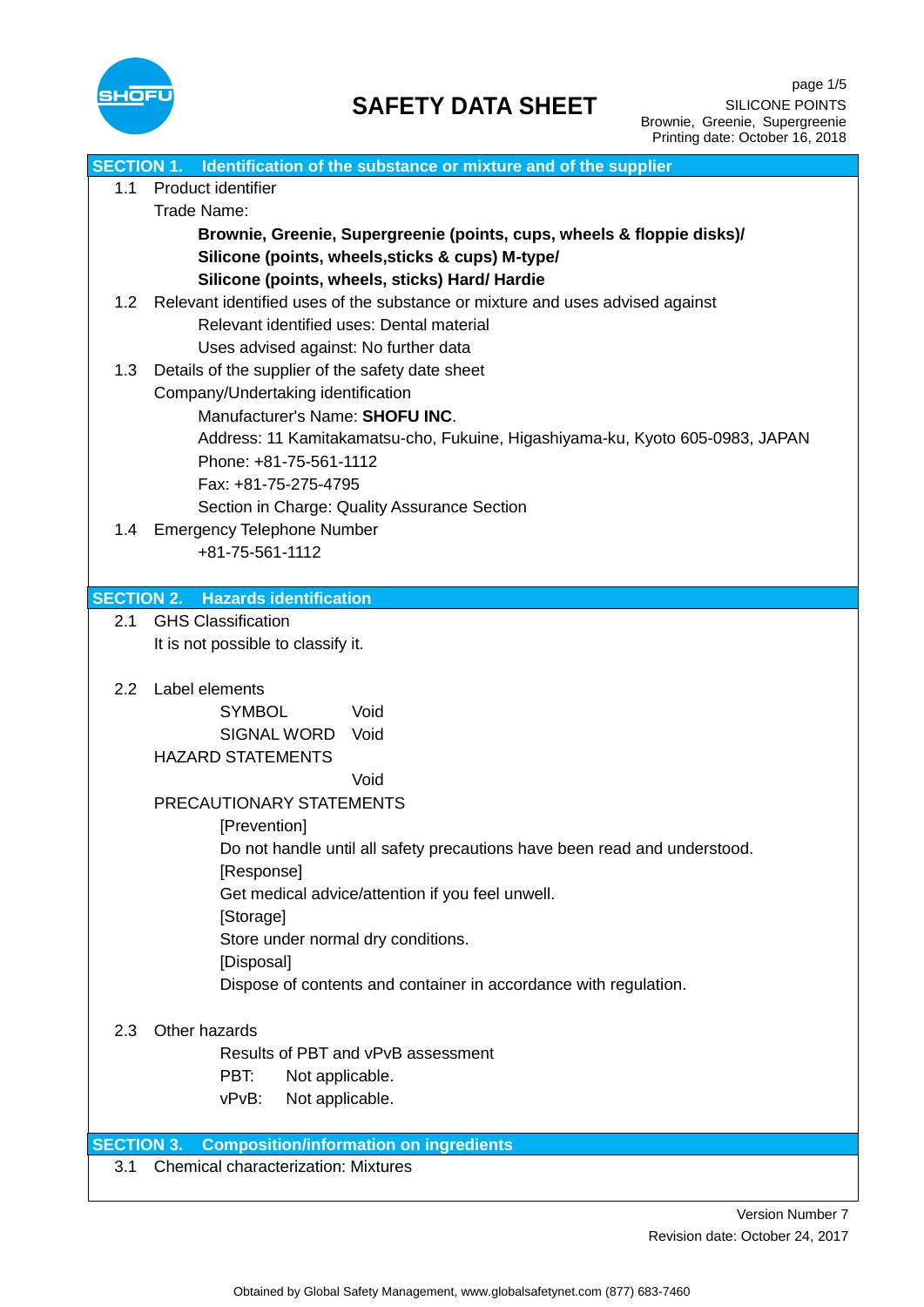

| 3.2<br>3.3        | Description: Mixture of substances listed below with nonhazardous additions.<br>Dangerous components: Void                                       |  |  |
|-------------------|--------------------------------------------------------------------------------------------------------------------------------------------------|--|--|
|                   | Working part:<br>Synthetic rubber<br>Alumina grit (SiC)                                                                                          |  |  |
|                   | Magnesium oxide (MgO)                                                                                                                            |  |  |
|                   | <b>Others</b>                                                                                                                                    |  |  |
| 3.4               | Stainless steel<br>Shank part:<br>Additional information: For the wording of the listed risk phrases refer to section 2                          |  |  |
|                   |                                                                                                                                                  |  |  |
| <b>SECTION 4.</b> | <b>First-aid measures</b>                                                                                                                        |  |  |
| 4.1               | Description of first aid measures                                                                                                                |  |  |
|                   | Eye contact: Wash immediately plenty of water and seek medical advice, since the grinding<br>dust cause scratched harm to the cornea if contact. |  |  |
|                   | Skin contact: No special measures required.                                                                                                      |  |  |
|                   | Ingestion:<br>No special measures required.                                                                                                      |  |  |
|                   | Inhalation:<br>Remove from exposure. (if inhaled the dust from grinding)                                                                         |  |  |
| 4.2               | Most important symptoms and effects, both acute and delayed                                                                                      |  |  |
|                   | No further relevant information available.                                                                                                       |  |  |
| 4.3               | Indication of any immediate medical attention and special treatment needed                                                                       |  |  |
|                   | No further relevant information available.                                                                                                       |  |  |
|                   | <b>SECTION 5. Fire-fighting measures</b>                                                                                                         |  |  |
| 5.1               | <b>Extinguishing Media:</b>                                                                                                                      |  |  |
|                   | CO <sub>2</sub> , Dry chemical, Foam, Dry sand                                                                                                   |  |  |
| 5.2               | Special hazards arising from the substance or mixture:                                                                                           |  |  |
| 5.3               | In the case of fire, irritation gas and fume may emit.                                                                                           |  |  |
|                   | Advice for firefighters:<br>Wear fire protective cloth and self-contained breathing apparatus, if necessary.                                     |  |  |
|                   |                                                                                                                                                  |  |  |
| <b>SECTION 6.</b> | <b>Accidental release measures</b>                                                                                                               |  |  |
| 6.1               | Personal precautions, protective equipment and emergency procedures:                                                                             |  |  |
|                   | Don't breathe dust.                                                                                                                              |  |  |
| 6.2               | <b>Environmental Precautions:</b><br>No special measures required.                                                                               |  |  |
| 6.3               | Methods and material for containment and cleaning Up:                                                                                            |  |  |
|                   | Pick up and collect in a suitable container.                                                                                                     |  |  |
| 6.4               | Reference to other section:                                                                                                                      |  |  |
|                   | See Section 7 for information on safe handling.                                                                                                  |  |  |
|                   | See Section 8 for information on personal protection equipment.                                                                                  |  |  |
|                   | See Section 13 for disposal information.                                                                                                         |  |  |
| <b>SECTION 7.</b> | <b>Handling and storage</b>                                                                                                                      |  |  |
| 7.1               | Precautions for safe handling:                                                                                                                   |  |  |
|                   | Use in accordance with instruction. In case of grinding and polishing, wear dust mask and                                                        |  |  |
|                   | safety glasses, and using dust respirator and local exhaust.                                                                                     |  |  |
|                   |                                                                                                                                                  |  |  |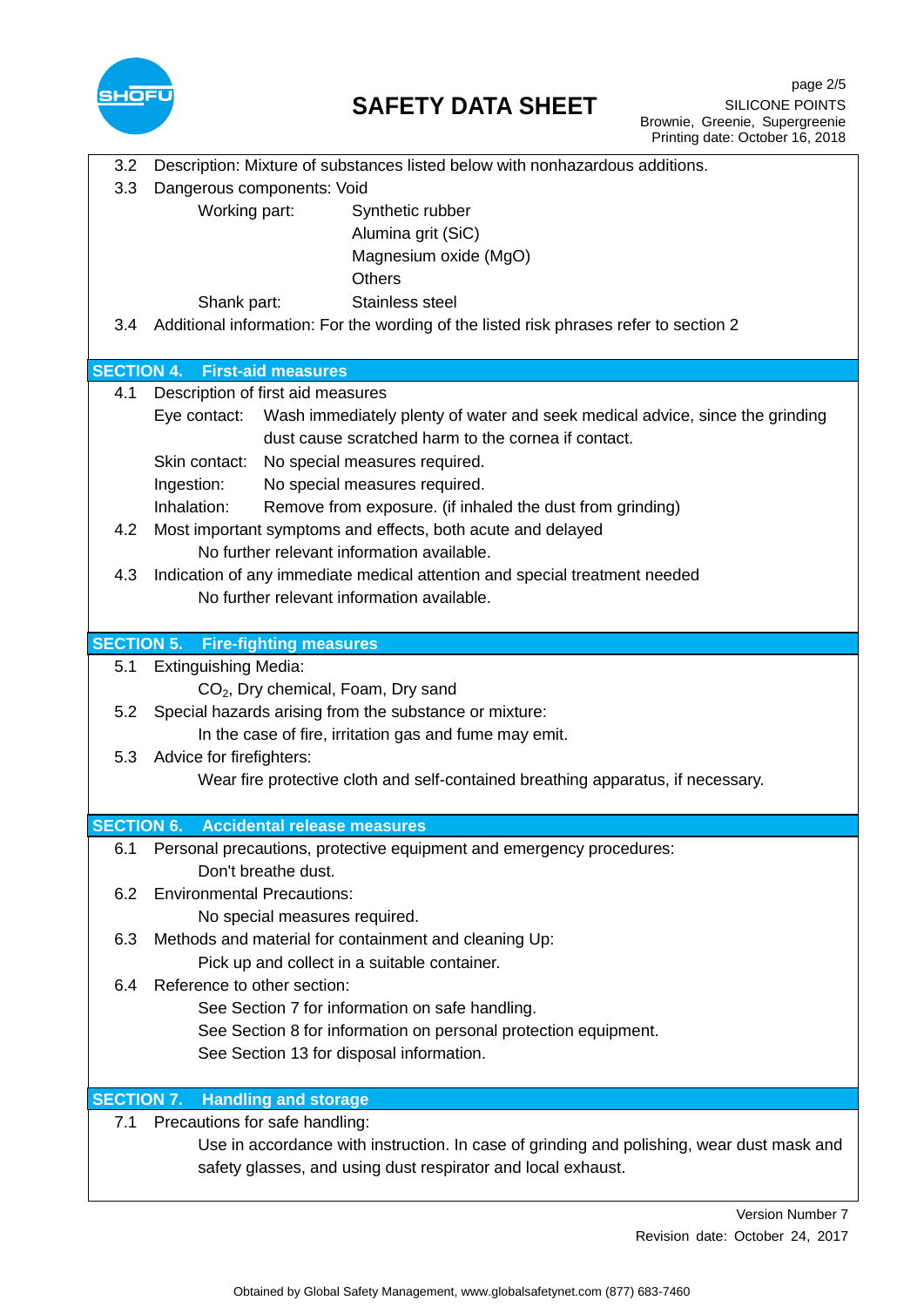

| 7.2               | Conditions for safe storage, including any incompatibilities:                |                                                                                             |  |  |
|-------------------|------------------------------------------------------------------------------|---------------------------------------------------------------------------------------------|--|--|
|                   | Store in a dry place. Take measures to avoid mechanical and chemical damage. |                                                                                             |  |  |
| 7.3               | Specific end use(s):                                                         |                                                                                             |  |  |
|                   | No further relevant information available.                                   |                                                                                             |  |  |
|                   |                                                                              |                                                                                             |  |  |
| <b>SECTION 8.</b> | <b>Exposure controls/personal protection</b>                                 |                                                                                             |  |  |
| 8.1               | Control parameters:                                                          |                                                                                             |  |  |
|                   | Ingredients with limit values that require monitoring at the workplace:      |                                                                                             |  |  |
|                   |                                                                              | The product does not contain any relevant quantities of materials with critical values that |  |  |
|                   | have to be monitored at the workplace.                                       |                                                                                             |  |  |
| 8.2               | Exposure controls:                                                           |                                                                                             |  |  |
|                   | <b>Respiratory Protection:</b>                                               |                                                                                             |  |  |
|                   | Dust mask                                                                    |                                                                                             |  |  |
|                   | <b>Skin Protection:</b><br><b>Hand Protection</b>                            |                                                                                             |  |  |
|                   | Not required.                                                                |                                                                                             |  |  |
|                   | Safety goggles<br>Eye Protection:                                            |                                                                                             |  |  |
| <b>SECTION 9.</b> | <b>Physical and chemical properties</b>                                      |                                                                                             |  |  |
| 9.1               | Information on basic physical and chemical properties                        |                                                                                             |  |  |
|                   | Appearance/Odor/Colour:                                                      | Brown, green or black colored rubber bonded                                                 |  |  |
|                   |                                                                              | grinding and polishing stone                                                                |  |  |
|                   | Odour threshold                                                              | Not determined.                                                                             |  |  |
|                   | pH                                                                           | Not determined.                                                                             |  |  |
|                   | Melting point/freezing point                                                 | Not determined.                                                                             |  |  |
|                   | <b>Boiling Point:</b>                                                        | Not determined.                                                                             |  |  |
|                   | Flash point:                                                                 | Not determined.                                                                             |  |  |
|                   | Evaporation rate                                                             | Not determined.                                                                             |  |  |
|                   | Flammability (solid, gas)                                                    | Not applicable.                                                                             |  |  |
|                   | Upper/lower flammability or explosive limits                                 | Not determined.                                                                             |  |  |
|                   | Vapour pressure                                                              | Not determined.                                                                             |  |  |
|                   | Vapour density                                                               | Not determined.                                                                             |  |  |
|                   | <b>Relative Density:</b>                                                     | Not determined.                                                                             |  |  |
|                   | Solubility: water solubility                                                 | Insoluble                                                                                   |  |  |
|                   | Partition coefficient: n-octanol/water                                       | Not determined.                                                                             |  |  |
|                   | Auto-ignition temperature                                                    | Not determined.                                                                             |  |  |
|                   | Decomposition temperature                                                    | Not determined.                                                                             |  |  |
|                   | Viscosity                                                                    | Not determined.                                                                             |  |  |
|                   | <b>Explosive properties</b>                                                  | Not applicable.                                                                             |  |  |
|                   | Oxidising properties                                                         | Not applicable.                                                                             |  |  |
| 9.2               | Other information                                                            |                                                                                             |  |  |
|                   | No further relevant information available.                                   |                                                                                             |  |  |
|                   |                                                                              |                                                                                             |  |  |
|                   | <b>SECTION 10. Stability and reactivity</b>                                  |                                                                                             |  |  |
|                   | 10.1 Reactivity:                                                             |                                                                                             |  |  |
|                   | No further relevant information available.                                   |                                                                                             |  |  |
|                   |                                                                              |                                                                                             |  |  |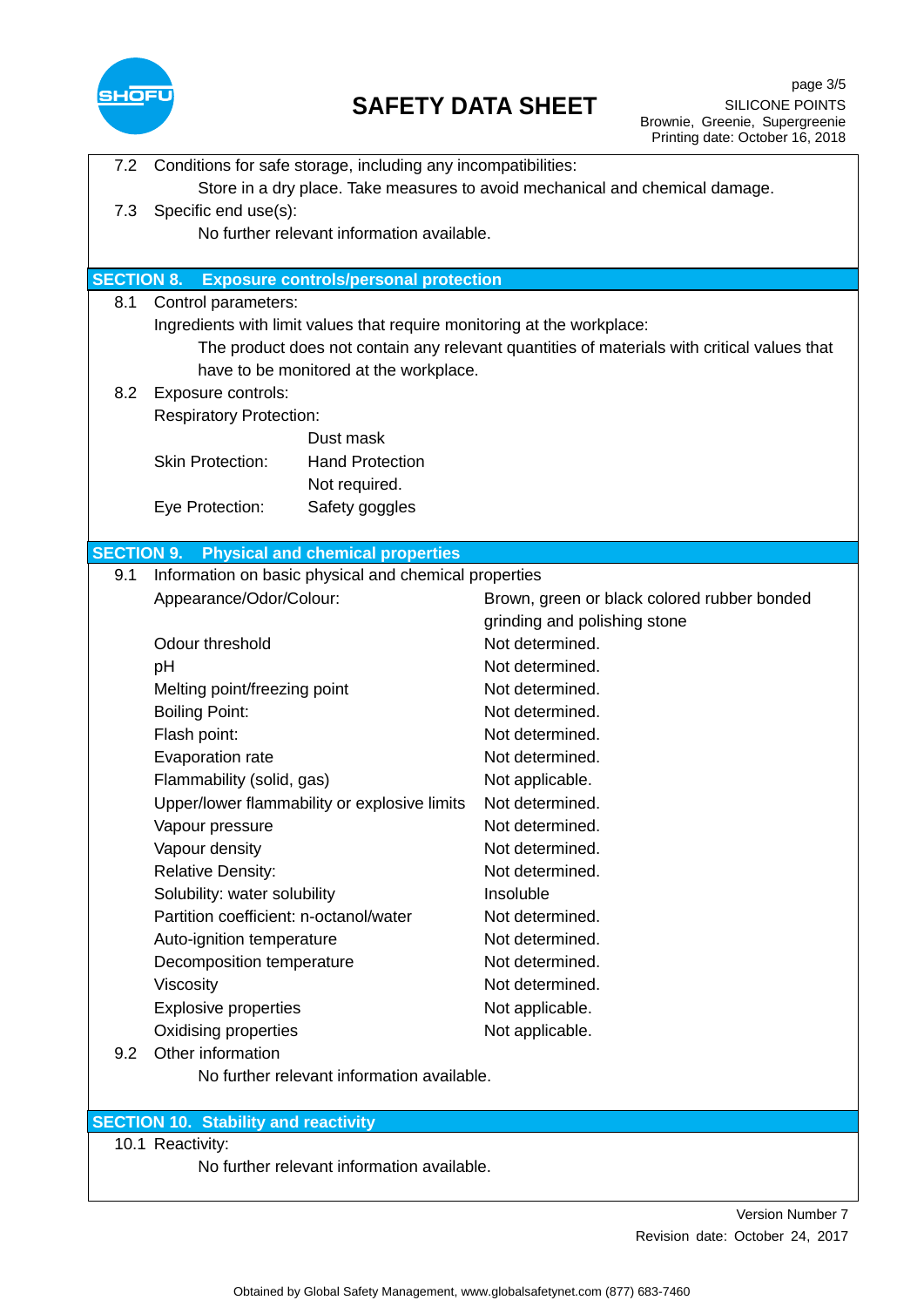

|                     |                                                   | 10.2 Chemical stability:                            |                                                                   |  |
|---------------------|---------------------------------------------------|-----------------------------------------------------|-------------------------------------------------------------------|--|
|                     |                                                   | Stable under normal temperatures and pressures.     |                                                                   |  |
|                     |                                                   | 10.3 Possibility of hazardous reactions:            |                                                                   |  |
|                     |                                                   | No dangerous reactions known.                       |                                                                   |  |
|                     |                                                   | 10.4 Condition to Avoid:                            |                                                                   |  |
|                     |                                                   | No further relevant information available.          |                                                                   |  |
|                     |                                                   | 10.5 Incompatible materials:                        |                                                                   |  |
|                     |                                                   | No further relevant information available.          |                                                                   |  |
|                     |                                                   | 10.6 Hazardous Decomposition Products:              |                                                                   |  |
|                     |                                                   |                                                     | None under normal conditions of storage and use.                  |  |
|                     |                                                   |                                                     |                                                                   |  |
|                     |                                                   | <b>SECTION 11. Toxicological information</b>        |                                                                   |  |
|                     |                                                   | 11.1 Information on toxicological effects:          |                                                                   |  |
|                     |                                                   | Acute toxicity:                                     | Based on available data, the classification criteria are not met. |  |
|                     |                                                   | Skin corrosion/irritation:                          | Based on available data, the classification criteria are not met. |  |
|                     |                                                   | Eye damage/irritation:                              | Based on available data, the classification criteria are not met. |  |
|                     |                                                   | Sensitization to the respiratory tract:             |                                                                   |  |
|                     |                                                   |                                                     | Based on available data, the classification criteria are not met. |  |
| Skin sensitization: |                                                   |                                                     | Based on available data, the classification criteria are not met. |  |
|                     | Germ cell mutagenicity/Genotoxicity:              |                                                     |                                                                   |  |
|                     |                                                   |                                                     | Based on available data, the classification criteria are not met. |  |
|                     |                                                   | Carcinogenicity:                                    | Based on available data, the classification criteria are not met. |  |
|                     |                                                   | Reproductive toxicity:                              | Based on available data, the classification criteria are not met. |  |
|                     | Effects on or via lactation: Lack of data.        |                                                     |                                                                   |  |
|                     | Specific target organ toxicity (single exposure): |                                                     |                                                                   |  |
|                     |                                                   |                                                     | Based on available data, the classification criteria are not met. |  |
|                     |                                                   | Specific target organ toxicity (repeated exposure): |                                                                   |  |
|                     |                                                   |                                                     | Based on available data, the classification criteria are not met. |  |
|                     |                                                   | Aspiration hazard:                                  | Based on available data, the classification criteria are not met. |  |
|                     |                                                   |                                                     |                                                                   |  |
|                     |                                                   | <b>SECTION 12. Ecological information</b>           |                                                                   |  |
|                     |                                                   | 12.1 Toxicity:                                      |                                                                   |  |
|                     |                                                   | No further relevant information available.          |                                                                   |  |
|                     |                                                   | 12.2 Persistence and degradability:                 |                                                                   |  |
|                     |                                                   | No further relevant information available.          |                                                                   |  |
|                     |                                                   | 12.3 Bioaccumulative potential:                     |                                                                   |  |
|                     | No further relevant information available.        |                                                     |                                                                   |  |
|                     |                                                   | 12.4 Mobility in soil:                              |                                                                   |  |
|                     |                                                   | No further relevant information available.          |                                                                   |  |
|                     |                                                   | 12.5 Results of PBT and vPvB assessment:            |                                                                   |  |
|                     |                                                   | Not applicable.                                     |                                                                   |  |
|                     |                                                   | 12.6 Other adverse effects:                         |                                                                   |  |
|                     |                                                   | No further relevant information available.          |                                                                   |  |
|                     |                                                   |                                                     |                                                                   |  |
|                     |                                                   |                                                     |                                                                   |  |
|                     |                                                   |                                                     |                                                                   |  |